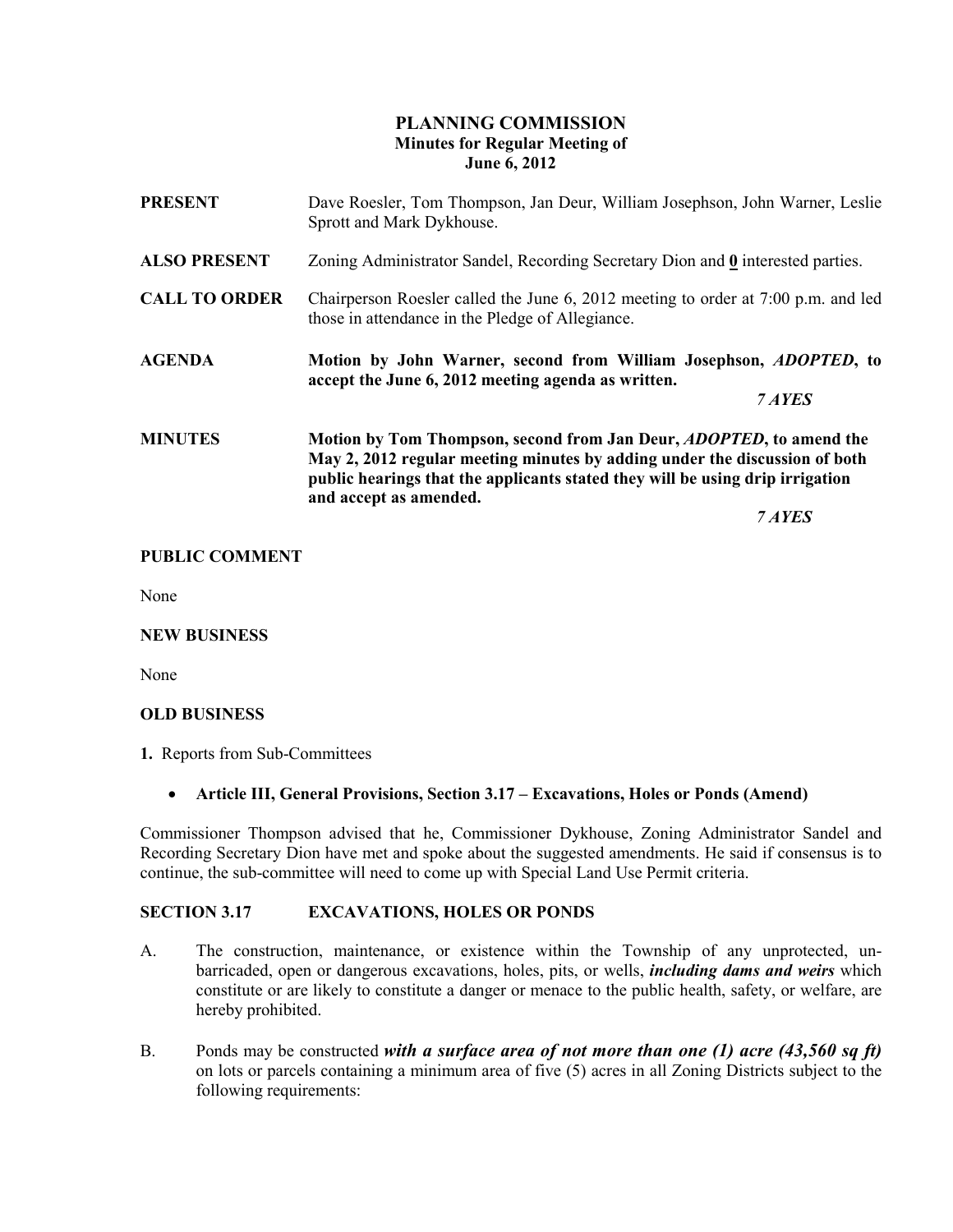- 1. The applicant shall submit an application form and pay an application fee as established by the Township board, and submit a surety bond in the amount of five thousand dollars (\$5000), acceptable to the Township. The permit shall be issued if it is determined by the Zoning Administrator that the applicant will meet all requirements of this Section. All work must be completed within six months. The Zoning Administrator may extend the time needed for construction for good cause upon written application prior to the expiration of the six (6) month period. The surety bond shall not be released until all work has been completed in a satisfactory manner *compliance with this section* and will be forfeited to the Township if all work is not completed in a timely manner compliance herewith and with the time limit established herein.
- 2. Any excavation to a depth of more than two (2) feet covering more than one thousand (1000) square feet in contiguous area shall be considered a pond unless otherwise determined by the Zoning Board of Appeals.
- 3. Ponds shall be permitted in the front yard with a minimum front yard setback of one hundred (100) feet from the road right-of-way.
- 4. There shall be a minimum setback of one hundred (100) feet from the outside edge of any pond excavation to any dwelling and minimum setback of one hundred (100) feet from any property line.
- 5. There shall be a minimum *distance of separation* from any septic tank or  $\frac{d}{dt}$  disposal field of not less than one hundred  $(100)$  feet *from any portion of any pond*.
- 6. Ponds shall be constructed and the material from the pond excavation shall be placed in such a manner that will prevent runoff, overflow, spillage, or seepage from encroaching on property owned by **a third party** ADJOINING PROPERTY OWNER.
- 7. Ponds shall be constructed such that there is no slope in excess of 53:1 (five three feet horizontal to one (1) foot vertical) until the water depth of the pond exceeds five (5) feet. In no case shall any slope exceed 2:1.
- 8. Applicant shall not haul excavated material from the property in an amount exceeding one thousand (1000) cubic yards without first obtaining a Special Land Use permit for surface mining from the Township.
- 9. The proceeds of any bond forfeited hereunder may be used by the Township to restore any partially completed pond to a safe condition. Any property owner who applies for a pond permit must at the time of making application agree to allow the Township, its agents, or any third party contractor hired by the Township to come on to the property owner's premises to inspect the pond or to make any physical changes necessary to prevent the pond from becoming a nuisance or hazard. The property owner shall also agree, at the time of making application to pay all sums necessary to prevent any partially completed pond from becoming a nuisance or hazard, that are in excess of any forfeited bond.
- C. All ponds with a surface area of more than one (1) acre (43,560 sq ft) or multiple ponds on lots or parcels containing a minimum area of five (5) acres shall be reviewed by the Planning Commission for Special Land Use approval.
- D. Applications for ponds larger than five (5) acres and/or ponds which are located within five hundred (500) feet of a lake, river, stream, or open county drain shall be required to be submitted to the Michigan Department of Environmental Quality THE STATE OF MICHIGAN DEPARTMENT  $\overline{\omega}$  WHICH determineS the extent to which the Natural Resources and Environmental Protection Act, Public Act 451 of 1994, applies to the proposal AND ALSO TO APPLY FOR SOIL EROSION PERMIT WITH THE MUSKEGON COUNTY PUBLIC WORKS DEPARTMENT.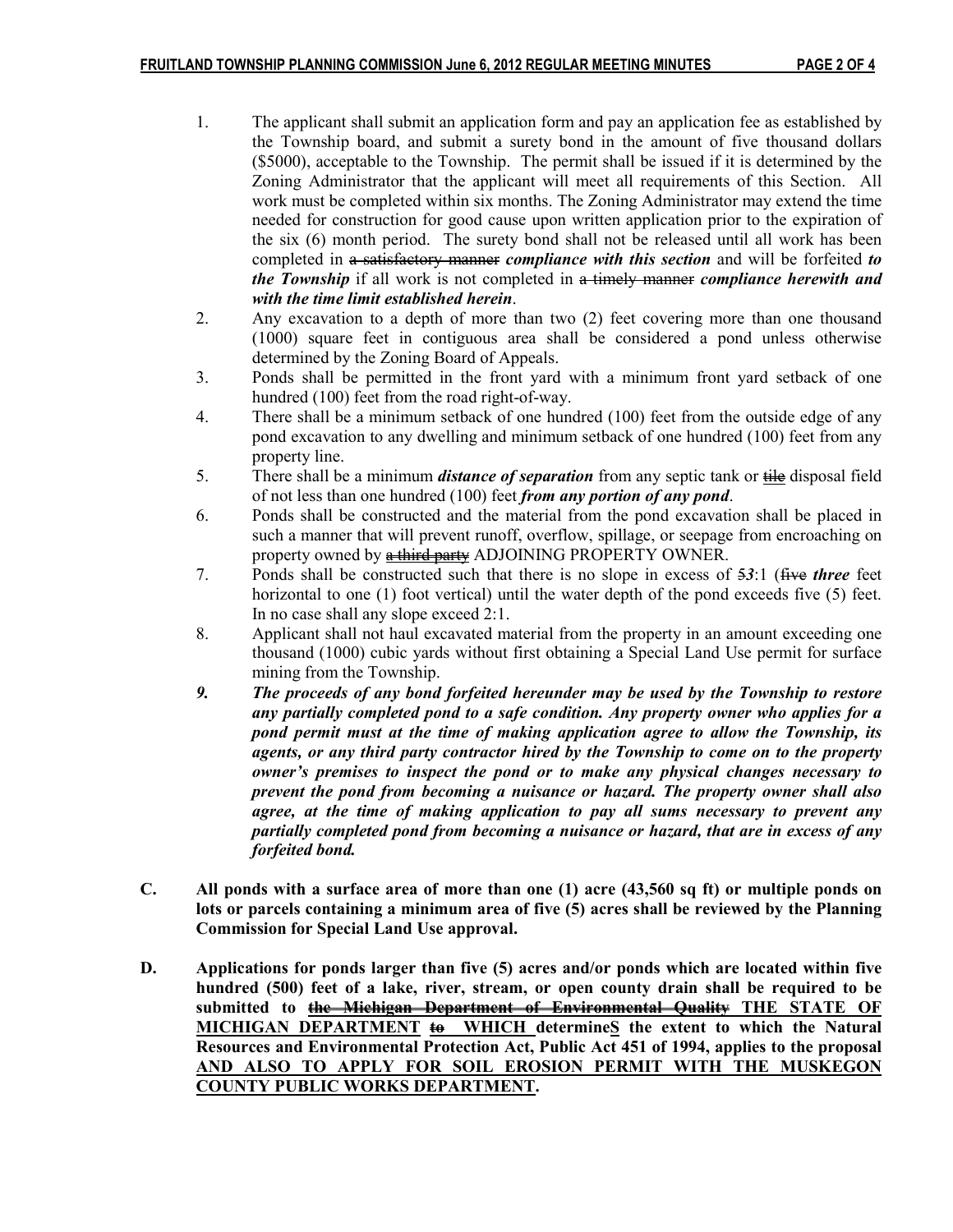# DISCUSSION

Commissioner Warner addressed the document as follows:

- B. 1. The last sentence is confusing; he believes it is an error in grammar.
- B. 2. Believes this needs further definition, with the way it is currently written his walkout basement would be considered a pond.
- B. 5. Stated tile should be deleted.
- B. 6. Ouestions what does a third party mean?
- B. 9. Questions how does the township collect this?
- C. Finds this confusing, believes we should ask Attorney Even for direction in rewriting.
- D. Suggests we strike Department of Environmental Quality because that function could be passed onto another State of Michigan department and to add the applicant must also apply for Soil Erosion Permit with the Muskegon County Public Works department.

Commissioner Thompson stated that he found a definition for pond stating it was standing water smaller than a lake, he questions then what is the definition of a lake. Zoning Administrator Sandel stated the United States Government defines lakes and the definition goes back at least 100 years.

Commissioner Deur believes a fence should be part of the criteria for a Special Land Use Permit under certain conditions.

Commissioner Thompson states something needs to be added to indicate if the pond was going to be ground water or well fed.

Some revisions were made as shown above in either all caps, double strikethrough and underlined.

Consensus was to continue working on the language and to ask Attorney Even for his direction on some of the issues.

### • Article III, General Provisions, Section 3.08 – Accessory Buildings and Uses

Zoning Administrator Sandel advises this sub-committee has not met yet. When it meets it will be discussing the existing ordinance to see if amendments are needed.

# • Medical Marihuana Ordinance

Commissioner Deur gave a brief explanation of the existing moratorium language and gave the dates it had been extended and requested a motion to request the Township Board of Trustees to extend it again per the recommendation of Attorney Even.

### Motion by Jan Deur, second from William Josephson, ADOPTED, to recommend to the Township Board of Trustees an extension of the Medical Marihuana Moratorium until January 31, 2013. 7 AYES

• Digital Signs

No update. Recording Secretary Dion will check with Clerk Rillema on the book that was ordered.